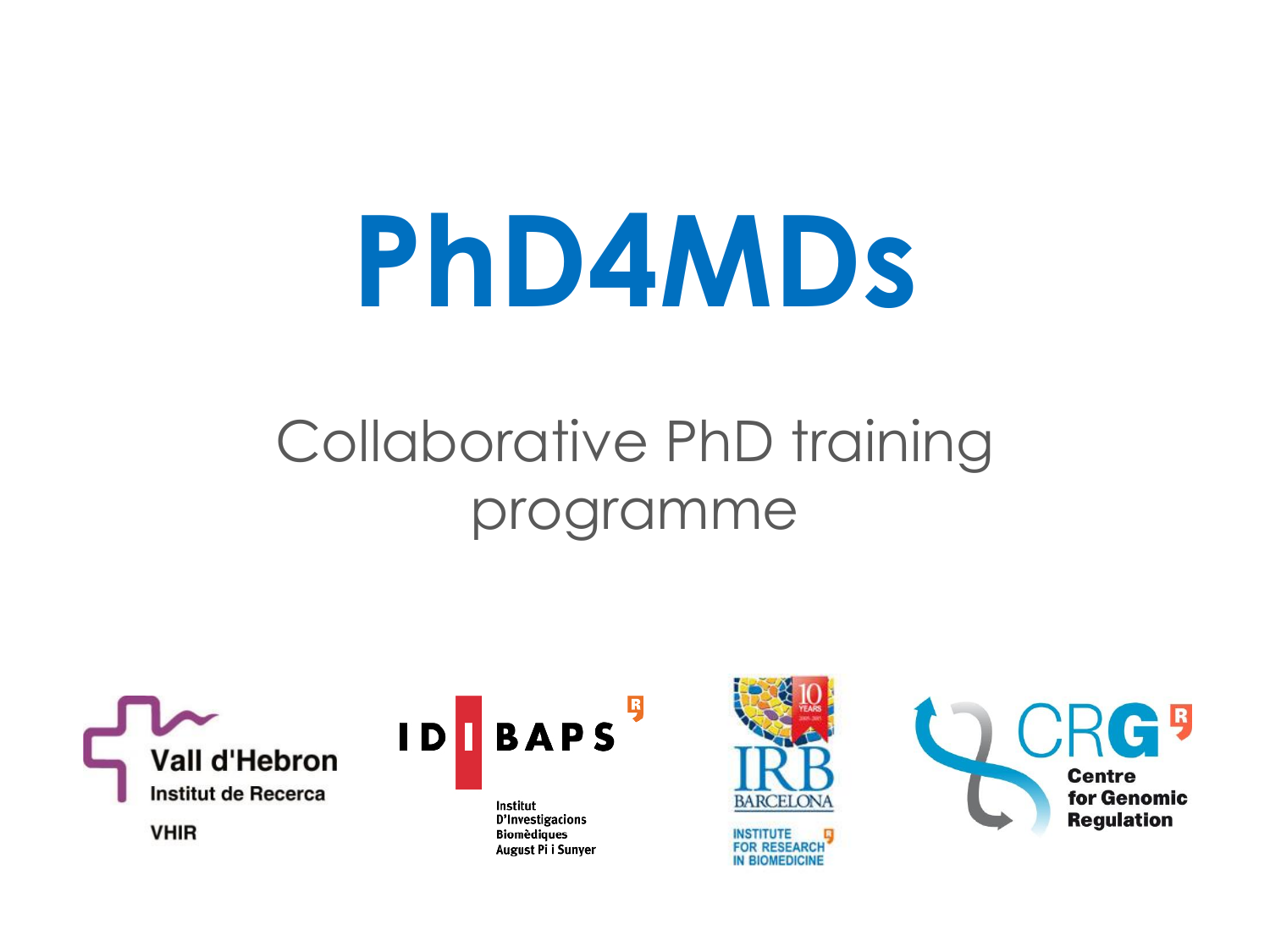## **Objectives**

- To foster collaborations between the 4 participating institutes (basic – translational oriented research)
- To provide scientific training to medical professionals (after the specialization) and prepare them for a career as a physician-scientists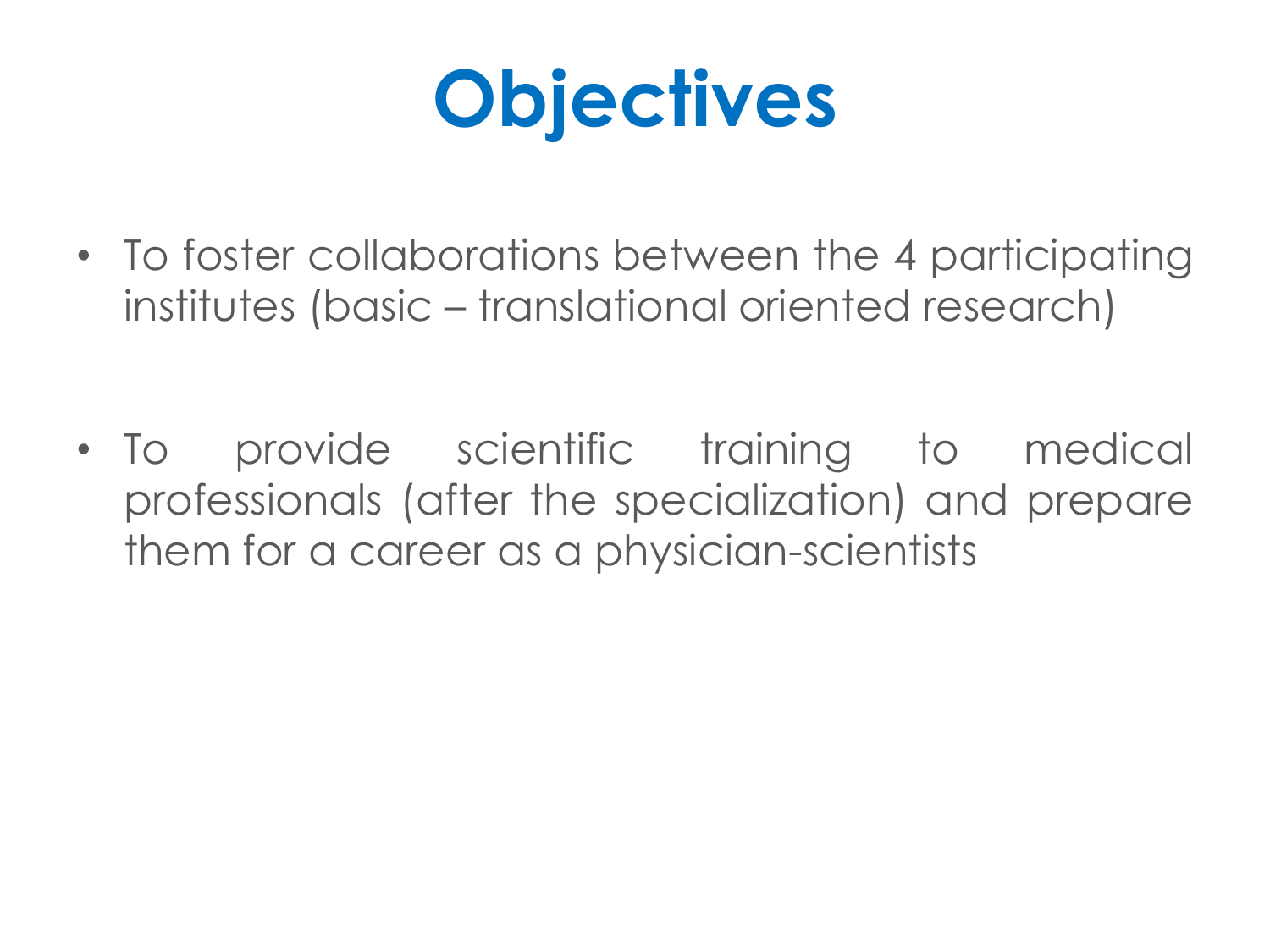## **Programme**

PhD4MDs will work on **collaborative projects** between a "basic" research group (IRB/CRG) and a "translational/clinical" group (VHIR/IDIBAPS)

- One co-director from each institution required
- 4 PhD4MDs contracts available in the call 2015:
	- $-$  3 year duration (3  $\frac{1}{2}$  years to deposit the thesis)
	- Competitive salaries
	- Option to do shifts in the clinics (up to 72 hours per month upon approval of the co-directors)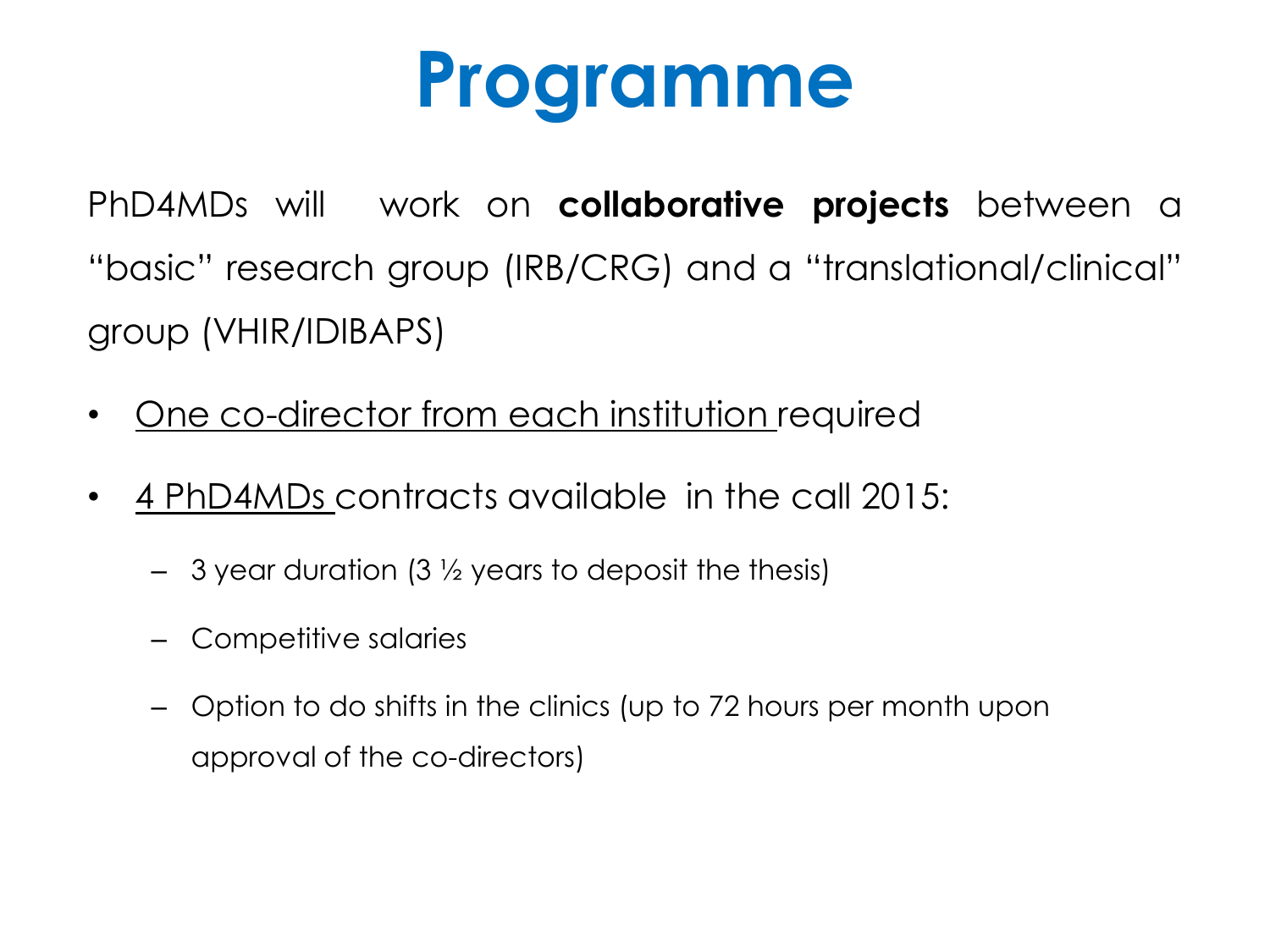## **Timeline**



**Selection committee:** The successful applications and candidates will be assessed by a panel of mixed assessment CRG-IRB-IDIBAPS-VHIR with 2 representatives from each of the four institutions.

Incorporation of the candidates: no later than 31 October 2015

Annual evaluation of the progression of the selected candidates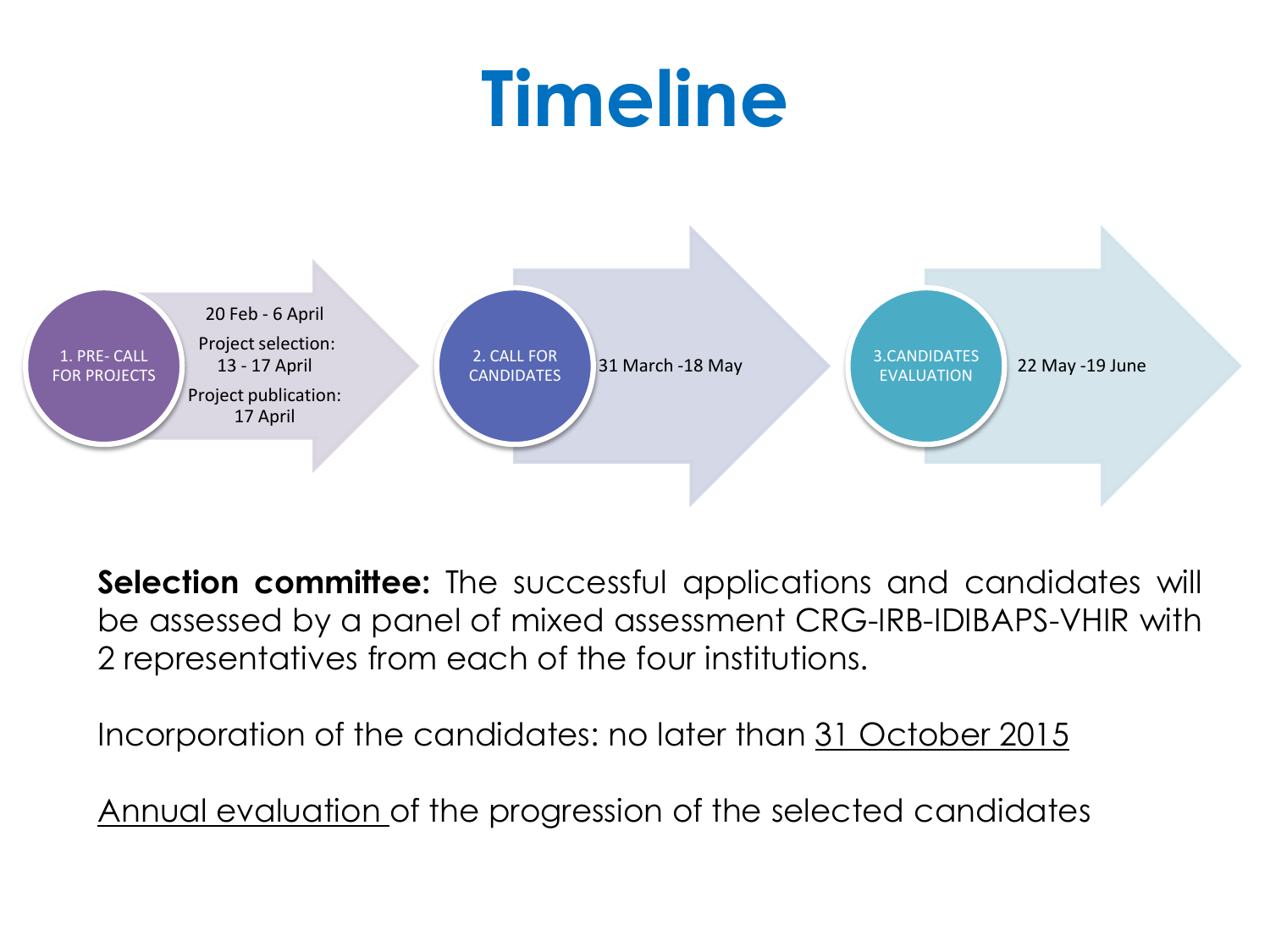### **1. Pre-call for projects**

- Internal call
- Collaborative projects bridging basic/translational research: VHIR-CRG, VHIR-IRB, IDIBAPS-CRG, IDIBAPS-IRB
- Submission:
	- CV IP/co-IP
	- Proposal(4,500 characters)
- Evaluation criteria: Co-direction and collaboration: Suitability of the investigator of research groups proposed collaborative curriculum.
	- Scientific quality
	- Translational aspects (disease-oriented project)
	- Clear objectives to reach in 3 years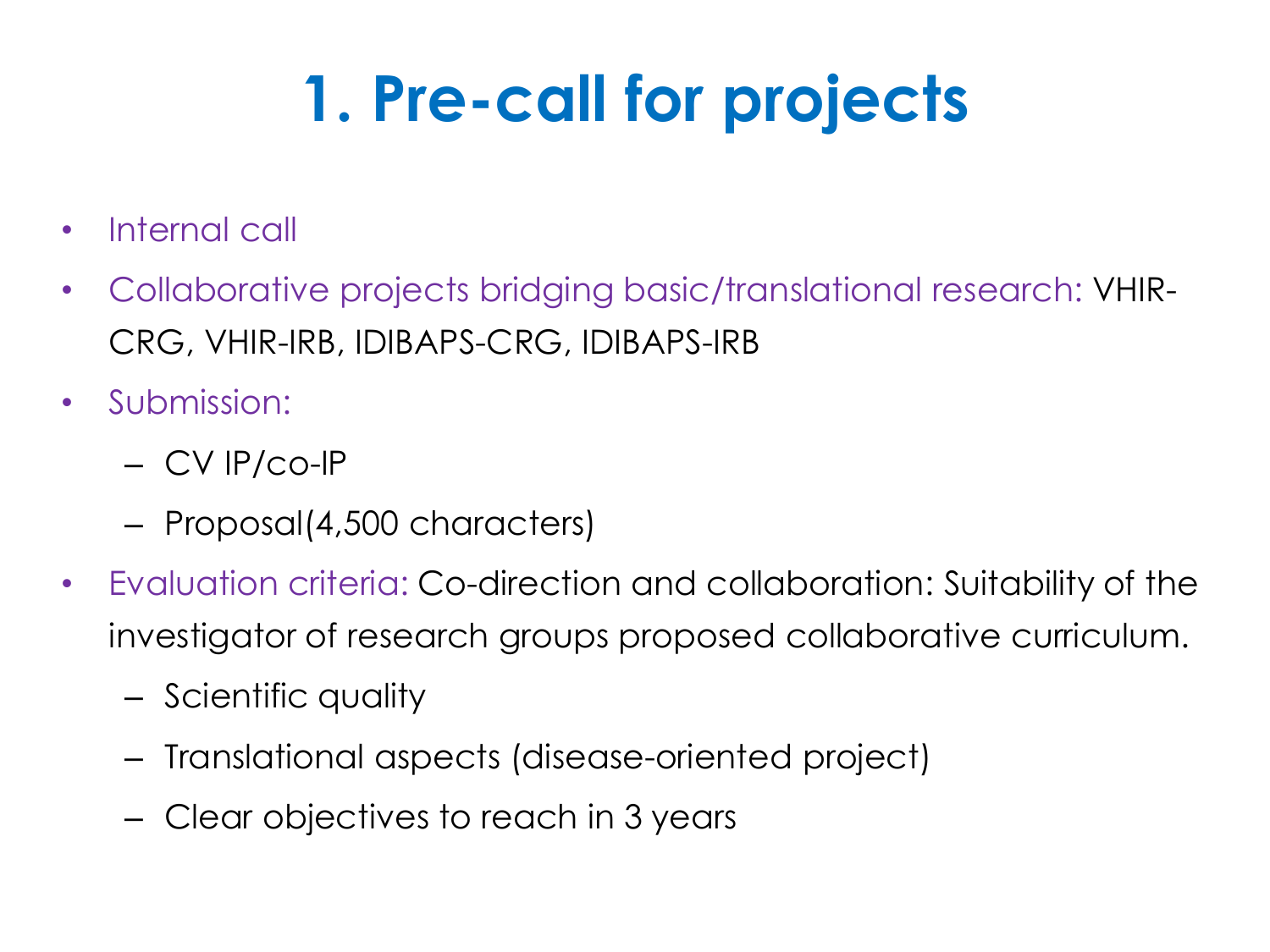#### **2. Call for applicants**

- National call
- Eligibility:
	- MD

- FSE (Formación Sanitaria Especializada –MIR-) finished at the incorporation and not before 2 years the date of the publication of the call

- Evaluation criteria:
	- Suitability of the candidate for the proposed project
	- Curricular merits: projects, publications, conferences and other merits.